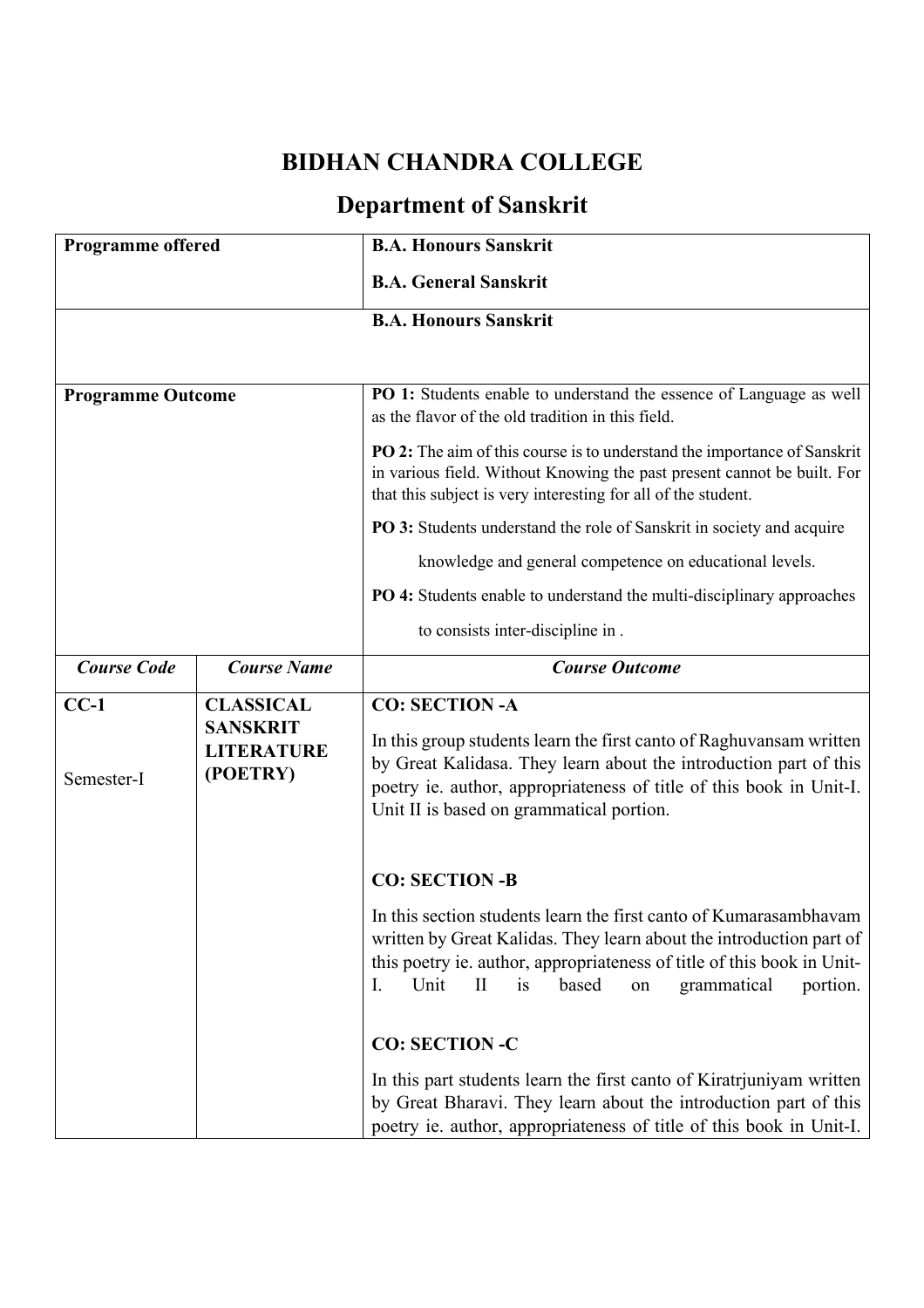|             |                                                          | is<br>Unit<br>$\mathbf{I}$<br>grammatical<br>based<br>portion.<br>on                                                                                               |
|-------------|----------------------------------------------------------|--------------------------------------------------------------------------------------------------------------------------------------------------------------------|
|             |                                                          | <b>CO: SECTION -D</b>                                                                                                                                              |
|             |                                                          | Nitisatakam of Bhartrhari is focused in this section. Only First                                                                                                   |
|             |                                                          | two paddhatis has been learned in this portion. Bhartrharis                                                                                                        |
|             |                                                          | comments about society is the main focus of this portion.                                                                                                          |
|             |                                                          | <b>CO: SECTION -E</b>                                                                                                                                              |
|             |                                                          | In this portion students learn about origin and development of<br>Mahakavya and Gitikavya.                                                                         |
| $CC-2$      | <b>CRITICAL</b>                                          | <b>CO: SECTION -A</b>                                                                                                                                              |
| Semester-I  | <b>SURVEY OF</b><br><b>SANSKRIT</b><br><b>LITERATURE</b> | In this portion students learn about time, subject, matter, religion,<br>social life of Vedic Lit. Brahmana Lit.                                                   |
|             |                                                          | <b>CO: SECTION -B</b>                                                                                                                                              |
|             |                                                          | This section is based on Ramayana. In this portion students learn<br>about time, subject, matter, religion, social life of Ramayana<br>written by Adikavi Valmiki. |
|             |                                                          | <b>CO: SECTION -C</b>                                                                                                                                              |
|             |                                                          | This portion is based on Mahabharata. In this portion students<br>learn about time, subject, matter, religion, social life of<br>Mahabharata written by Vedavyasa. |
|             |                                                          | <b>CO: SECTION -D</b>                                                                                                                                              |
|             |                                                          | In this portion students learn about Purana. Time, subject, matter,<br>religion, social life of Purana is the main focus in this part.                             |
|             |                                                          | <b>CO: SECTION -E</b>                                                                                                                                              |
|             |                                                          | This portion based on general introduction of Vyakarana,<br>Darsana, Sahityasastra.                                                                                |
| $CC-3$      | <b>CLASSICAL</b>                                         | <b>CO: SECTION -A</b>                                                                                                                                              |
| Semester-II | <b>SANSKRIT</b><br><b>LITERATURE</b><br>(PROSE)          | In this section students are introduced with Sukanasopadesa<br>written by Banabhatta. Social and political thoughts are main<br>focused in this section.           |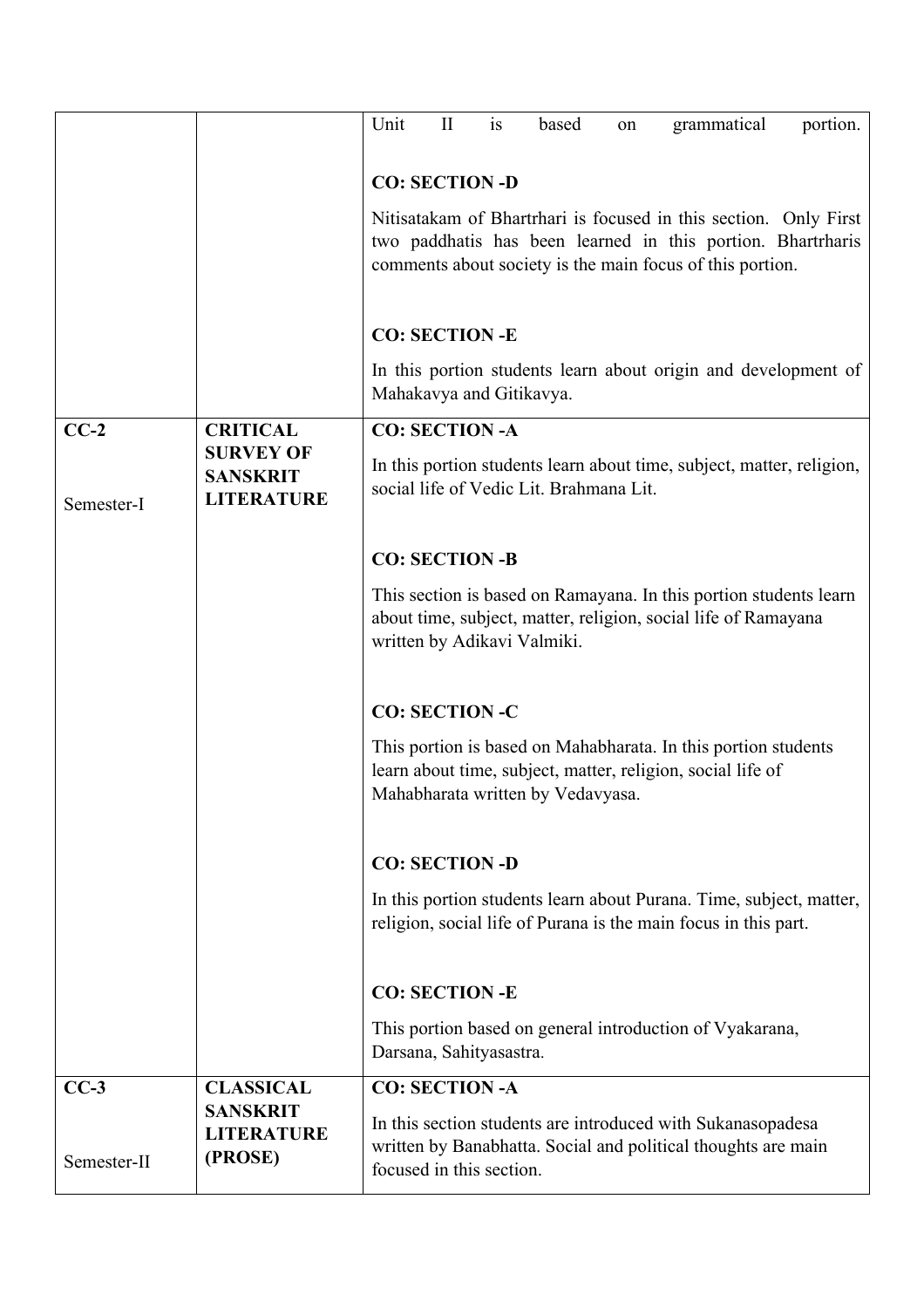|              |                                                 | <b>CO: SECTION -B</b>                                                                                                                                                                                                                                |
|--------------|-------------------------------------------------|------------------------------------------------------------------------------------------------------------------------------------------------------------------------------------------------------------------------------------------------------|
|              |                                                 | RAjavahanacharitam written by Dandi has been learned in this<br>portion. Students are introduced about author, poetic excellence,<br>plot of this poetry.                                                                                            |
|              |                                                 | <b>CO: SECTION -C</b>                                                                                                                                                                                                                                |
|              |                                                 | In this part students learn about origin and development of prose<br>mainly with reference of Subandhu, Dandi, Banabhatta,<br>Ambikadutta Vyasa and their works.                                                                                     |
| $CC-4$       | <b>SELF</b>                                     | <b>CO: SECTION -A</b>                                                                                                                                                                                                                                |
| Semester-II  | <b>MANAGEMENT</b><br><b>IN THE GITA</b>         | This section is based on Cognition and emotive apparatus in Gita<br>(Selected Portion), Role of the Atman etc.                                                                                                                                       |
|              |                                                 | <b>CO: SECTION -B</b>                                                                                                                                                                                                                                |
|              |                                                 | This section is based on Controlling the mind Confusion and<br>Conflict in Gita (Selected Portion).                                                                                                                                                  |
|              |                                                 | <b>CO: SECTION - C</b>                                                                                                                                                                                                                               |
|              |                                                 | In this portion students are introduced Self-management through<br>devotion                                                                                                                                                                          |
|              |                                                 | Surrender of ego, Abandoning frivolous debates, Acquisition of<br>moral qualities in Gita.                                                                                                                                                           |
| $CC-5$       | <b>CLASSICAL</b>                                | <b>CO: SECTION -A</b>                                                                                                                                                                                                                                |
| Semester-III | <b>SANSKRIT</b><br><b>LITERATURE</b><br>(DRAMA) | In this section students learn about Characterisation, Society,<br>story of regains, Bhāsa's Style based on Swapnavasavadattam.                                                                                                                      |
|              |                                                 | <b>CO: SECTION-B</b>                                                                                                                                                                                                                                 |
|              |                                                 | Great Author Kalidasa's Abhijnanasakuntalam (Act I-IV) is the<br>main focus of this section. Students are learn about Introduction,<br>Author, Explanation of terms like Nāndī, Prastāvanā, Sūtradhāra,<br>Natī, Viskambhaka, Vidūsaka of this book. |
|              |                                                 | <b>CO: SECTION -C</b>                                                                                                                                                                                                                                |
|              |                                                 | In this section students learn about Society, Marriage, Tax<br>system, Poetic excellence, Popular saying about Kālidāsa &                                                                                                                            |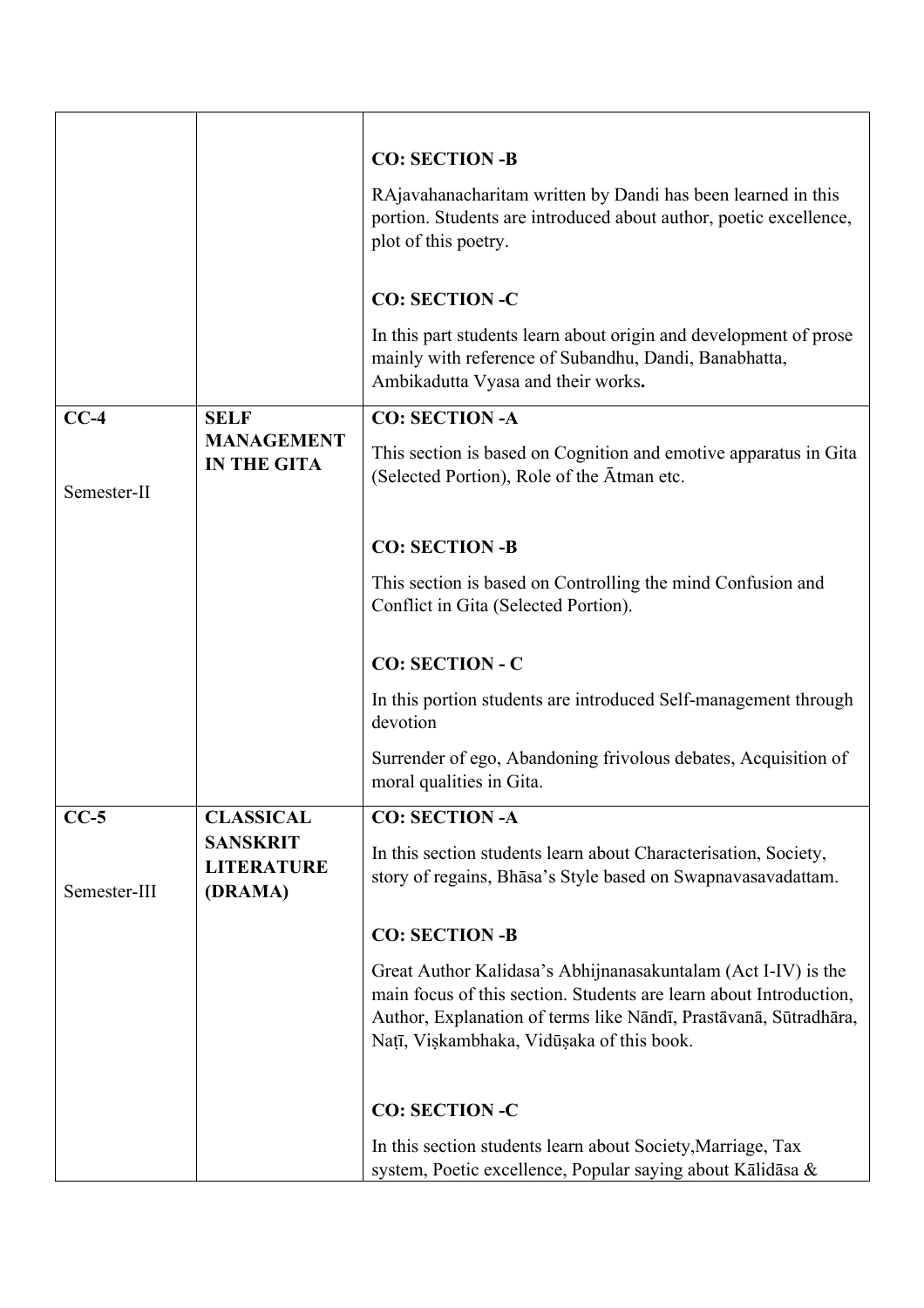|              |                                          | Śakuntalam.                                                                                                                                                                                                                                                                           |
|--------------|------------------------------------------|---------------------------------------------------------------------------------------------------------------------------------------------------------------------------------------------------------------------------------------------------------------------------------------|
|              |                                          |                                                                                                                                                                                                                                                                                       |
|              |                                          | <b>CO: SECTION -D</b>                                                                                                                                                                                                                                                                 |
|              |                                          | In this portion students are introduced with Origin and<br>Development, Nature of Sanskrit Drama                                                                                                                                                                                      |
| $CC-6$       | <b>Poetics and</b>                       | <b>CO: SECTION -A</b>                                                                                                                                                                                                                                                                 |
| Semester-III | <b>Literary Criticism</b>                | The focus of this corse is Introduction to Poetics, Origin and<br>Development of Sanskrit Poetics, Various names of Sanskrit<br>Poetics. What is Kavya, the reason of Kavya has been introduced<br>to students in this course with reference of Kavyaparakasha<br>written by Mammata. |
|              |                                          | <b>CO: SECTION -B</b>                                                                                                                                                                                                                                                                 |
|              |                                          | Various forms of Kavya are the main focus of this section as<br>described in Kavyaparakasha.                                                                                                                                                                                          |
|              |                                          | <b>CO: SECTION -C</b>                                                                                                                                                                                                                                                                 |
|              |                                          | Students are introduced with Rasasutra of Bharata and Power of<br>Sabda.                                                                                                                                                                                                              |
|              |                                          | <b>CO: SECTION -D</b>                                                                                                                                                                                                                                                                 |
|              |                                          | Section D is full of Alamkara and metre as per Sahityadarpana of<br>Viswanatha                                                                                                                                                                                                        |
| $CC-7$       | <b>Indian Social</b>                     | <b>CO: SECTION -A</b>                                                                                                                                                                                                                                                                 |
| Semester-III | <b>Institutions and</b><br><b>Polity</b> | Sociological Definition of Social Institutions. Trends of Social<br>Changes, Sources of an social Institutions of Vedic Lit etc has<br>been introduced in this section.                                                                                                               |
|              |                                          | <b>CO: SECTION -B</b>                                                                                                                                                                                                                                                                 |
|              |                                          | Structure of society, Varna System, Caste System, origin of these<br>structures has been introduced in this section.                                                                                                                                                                  |
|              |                                          | <b>CO: SECTION -C</b>                                                                                                                                                                                                                                                                 |
|              |                                          | Indian Polity from Vedic age to mahatma Gandhi is the main<br>focus of this course.                                                                                                                                                                                                   |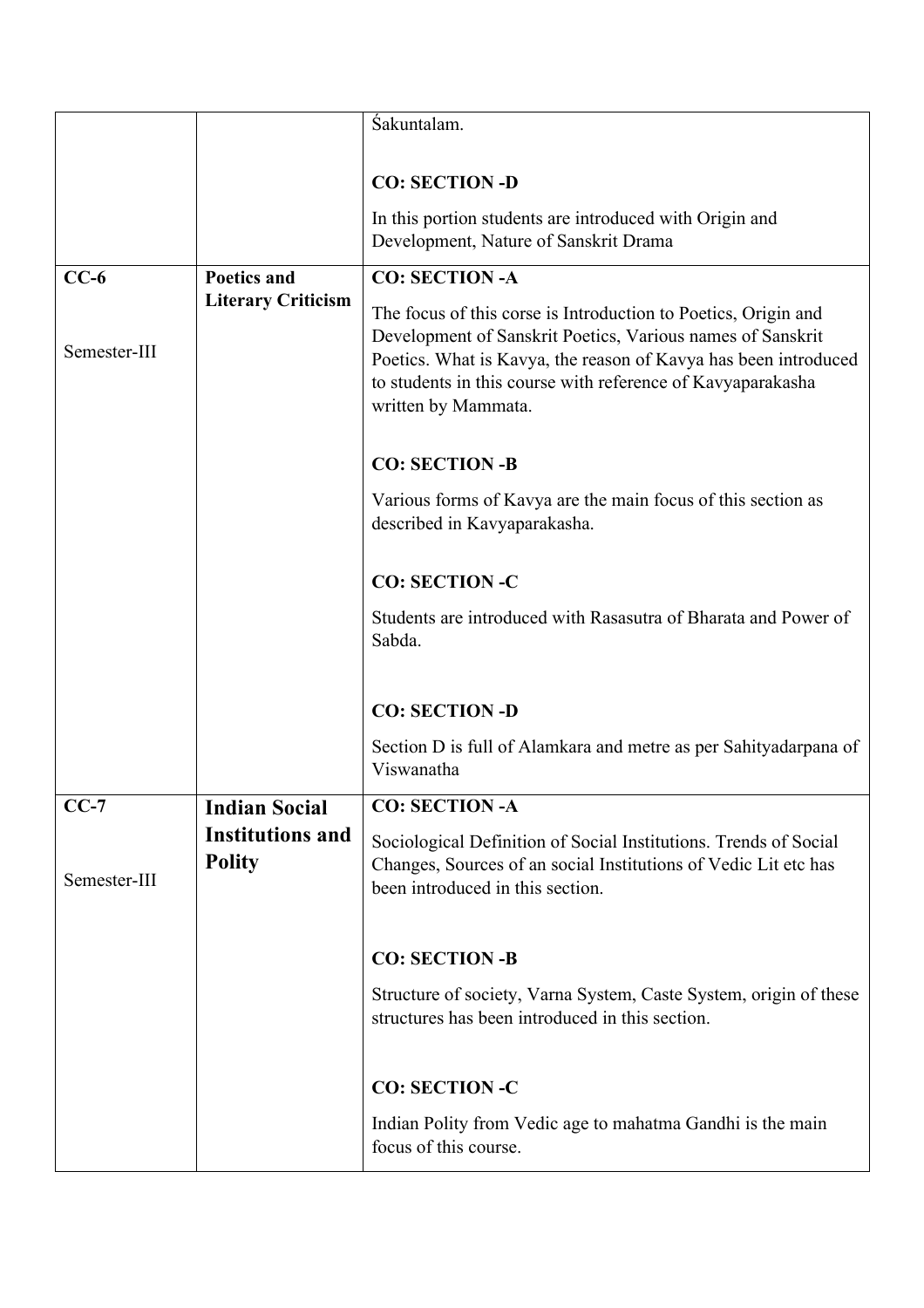|               |                                                       | <b>CO: SECTION -D</b>                                                                                                                                                                                                                                                                                                                                                           |
|---------------|-------------------------------------------------------|---------------------------------------------------------------------------------------------------------------------------------------------------------------------------------------------------------------------------------------------------------------------------------------------------------------------------------------------------------------------------------|
|               |                                                       | Cardinal theories of Indian polity and their thinkers has been<br>introduced in this section.                                                                                                                                                                                                                                                                                   |
| <b>SEC-A1</b> | <b>Sanskrit</b>                                       | (Allotted Marks-90)                                                                                                                                                                                                                                                                                                                                                             |
|               | <b>Writing Skill</b>                                  | Sanskrit translation is the main focus of this course.                                                                                                                                                                                                                                                                                                                          |
| Semester-III  |                                                       |                                                                                                                                                                                                                                                                                                                                                                                 |
| $CC-8$        | Indian                                                | <b>CO: SECTION -A</b>                                                                                                                                                                                                                                                                                                                                                           |
| Semester-IV   | Epigraphy,<br>Paleography<br>and<br><b>Chronology</b> | In this section introduction of Epigraphy is the main objective.<br>Importance of Indian Inscriptions in the reconstruction of<br>Ancient Indian History and Culture.                                                                                                                                                                                                           |
|               |                                                       | <b>CO: SECTION -B</b>                                                                                                                                                                                                                                                                                                                                                           |
|               |                                                       | Students are introduced with Palaeography. Antiquity of the Art<br>of Writing etc is the focus of this course.                                                                                                                                                                                                                                                                  |
|               |                                                       | <b>CO: SECTION -C</b>                                                                                                                                                                                                                                                                                                                                                           |
|               |                                                       | Selected inscriptions are the focus of this portion. soka's Giranara<br>Rock Edict-1 Asoka's Sāranātha Pillar Edic. soka's Giranāra<br>Rock Edict-1 Asoka's Sāranātha Pillar Edic, Eran Pillar<br>Inscription of Samudragupta 04 Credits Mehrauli Iron Pillar<br>Inscription of Candra, Khalimpur Copperplate Inscription of<br>Dharmapala has been introduced in this portion. |
|               |                                                       | <b>CO: SECTION -D</b>                                                                                                                                                                                                                                                                                                                                                           |
|               |                                                       | Main eras have been introduced in this part ie. Vikrama Era,<br>Saka Era and Gupta Era.                                                                                                                                                                                                                                                                                         |
| $CC-9$        | <b>Modern</b>                                         | <b>CO: SECTION -A</b>                                                                                                                                                                                                                                                                                                                                                           |
| Semester-IV   | <b>Sanskrit</b><br>Literature                         | Study of Modern Mahākāvya and Charitakāvya Is the main<br>objective of this course.                                                                                                                                                                                                                                                                                             |
|               |                                                       | <b>CO: SECTION -B</b>                                                                                                                                                                                                                                                                                                                                                           |
|               |                                                       | Study of Modern Gadyakāvya and Rupakakāvya Is the main<br>objective of this course.                                                                                                                                                                                                                                                                                             |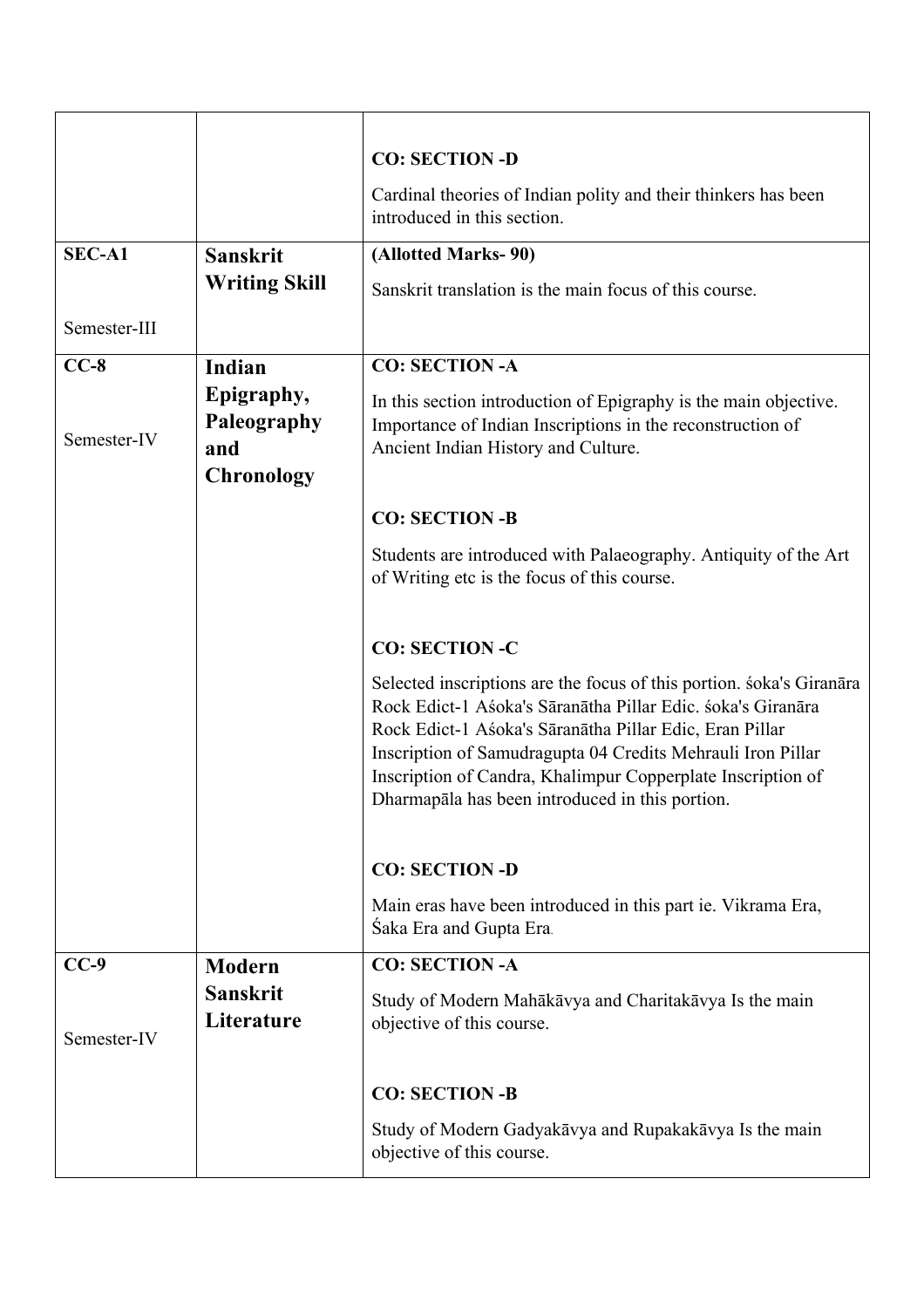| $CC-10$     | <b>SANSKRIT</b>                  | <b>CO: SECTION-A</b>                                                                                                                                                                                                                       |
|-------------|----------------------------------|--------------------------------------------------------------------------------------------------------------------------------------------------------------------------------------------------------------------------------------------|
|             | <b>WORLD</b>                     | Sanskrit World Literature. Sanskrit studies in west reference with                                                                                                                                                                         |
|             | <b>LITERATURE</b>                | William Jones, Charles Wilkins, H. Wilson, MaxMüller, J.G.                                                                                                                                                                                 |
| Semester-IV |                                  | Buhler.                                                                                                                                                                                                                                    |
|             |                                  | <b>CO: SECTION -B</b>                                                                                                                                                                                                                      |
|             |                                  | Sanskrit studies in east reference with Swami Vivekananda<br>, Aurobindo, Dayānanda Sarasvatī, Haridāsa Siddhāntavāgiśa,<br>Srījīva Nyāyatīrtha, Kshitish Chandra Chatterji, Roma<br>Choudhuri, Pañcānana Tarkaratna & Ramaranja Mukherji. |
|             |                                  | <b>CO: SECTION -C</b>                                                                                                                                                                                                                      |
|             |                                  | In this portion students introduced with Sanskrit fables. Specially<br>translation of Panchatantra, vetalapanchavimsika etc in western<br>and eastern region of the world.                                                                 |
|             |                                  | <b>CO: SECTION -D</b>                                                                                                                                                                                                                      |
|             |                                  | In this portion students introduced with Rāmāyaṇa and<br>Mahābhārata in South Eastern Asia.                                                                                                                                                |
|             |                                  | <b>CO: SECTION -E</b>                                                                                                                                                                                                                      |
|             |                                  | This course has been introduced with English and German<br>translation of Kālidāsa 's writings and their influence on western<br>literature and theatre.                                                                                   |
|             |                                  | <b>CO: SECTION-F</b>                                                                                                                                                                                                                       |
|             |                                  | Students are introduced with Sanskrit studies across the world.                                                                                                                                                                            |
| SEC-B2      |                                  | <b>CO: SECTION -A</b>                                                                                                                                                                                                                      |
|             | Spoken &                         |                                                                                                                                                                                                                                            |
| Semester-IV | Computational<br><b>Sanskrit</b> | This course is based on spoken Sanskrit. Basically, Sanskrit skill<br>has been introduced in this course. This course is very helpful to<br>students for their future.                                                                     |
| $CC-11$     | Vedic                            | <b>CO: SECTION -A</b>                                                                                                                                                                                                                      |
| Semester-V  | Literature                       | In this course students are introduced with Vedic Hymns<br>(selected portion).                                                                                                                                                             |
|             |                                  | <b>CO: SECTION -B</b>                                                                                                                                                                                                                      |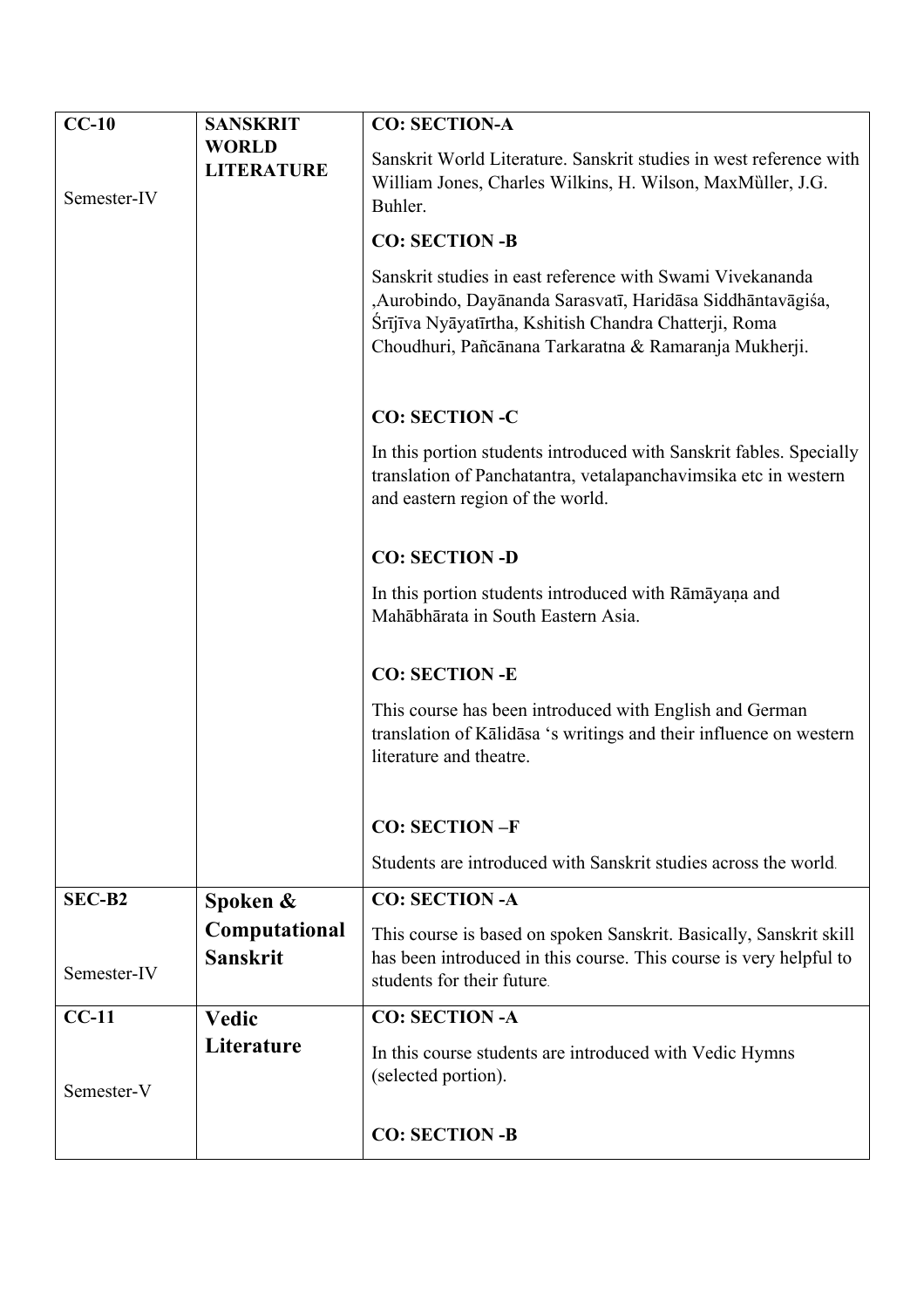|            |                 | Vedic grammar is the main objective of this portion.                                                                                                                                                                             |
|------------|-----------------|----------------------------------------------------------------------------------------------------------------------------------------------------------------------------------------------------------------------------------|
|            |                 | <b>CO: SECTION-C</b>                                                                                                                                                                                                             |
|            |                 | Brahmana and Upanishadas are main focus in this course.                                                                                                                                                                          |
| $CC-12$    | <b>Sanskrit</b> | <b>CO: SECTION -A</b>                                                                                                                                                                                                            |
| Semester-V | Grammar         | In this portion students are introduced with the Concept of the<br>Samjñā- Sūtra, Vārtika, Bhāśya, Karmapravacanīya, Nipāta,<br>Gati, Upasarga, Guna, Vrddhi, Ktin, Ghi, Ghu, Nadī, Upadhā,<br>Samprasāraņa of Paniniyan Grammar |
|            |                 | <b>CO: SECTION -B</b>                                                                                                                                                                                                            |
|            |                 | General introduction of Philology has been taught in this portion                                                                                                                                                                |
|            |                 | <b>CO: SECTION-C</b>                                                                                                                                                                                                             |
|            |                 | Karakachakra of Vaiyakarana- Siddhanta-Kaumudi is the main<br>focus of this course.                                                                                                                                              |
|            |                 | <b>CO: SECTION -D</b>                                                                                                                                                                                                            |
|            |                 | Samasa-Prakaranam of Vaiyakarana- Siddhanta-Kaumudi is the<br>main focus of this course.                                                                                                                                         |
| DSE-1      | Darsana         | <b>CO: SECTION -A</b>                                                                                                                                                                                                            |
| Semester-V |                 | In this course Indian Philosophy has been introducing as a<br>special paper to the students. Tarkabhasa (Prakarana of Nyaya<br>Philosophy) is the main objective in this section.                                                |
|            |                 | <b>CO: SECTION-B</b>                                                                                                                                                                                                             |
|            |                 | Students are introduced with Saptapadarthi (Selected Portion) in<br>this portion.                                                                                                                                                |
|            |                 | <b>CO: SECTION-C</b>                                                                                                                                                                                                             |
|            |                 | Vivekachudamani written by Sankaracharya is the main<br>objective in this section.                                                                                                                                               |
| DSE-2      | Kavya           | <b>CO: SECTION -A</b>                                                                                                                                                                                                            |
|            |                 |                                                                                                                                                                                                                                  |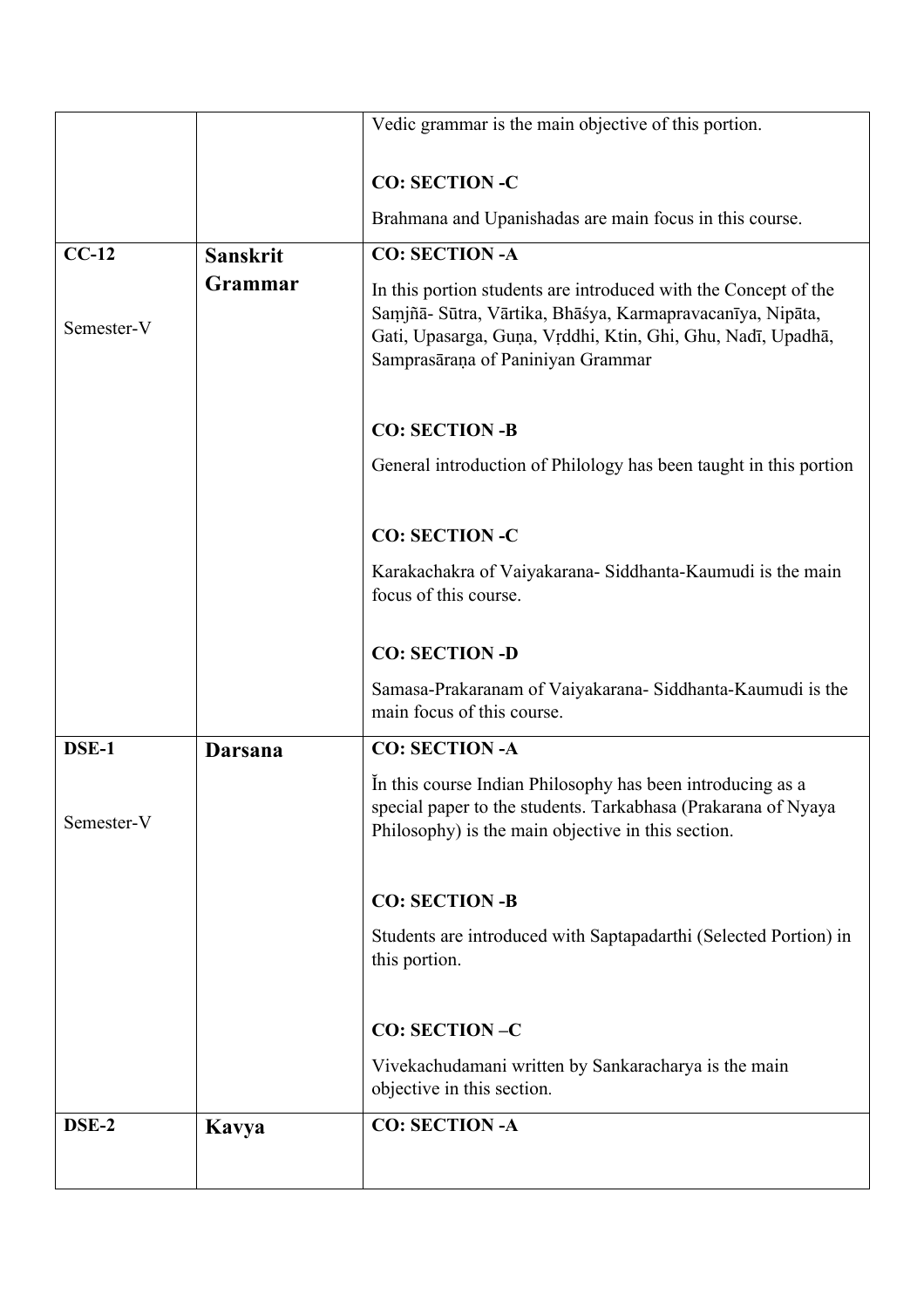| Semester-V  |                                              | There are three unit. Lakshya Kavya is the main focus in this<br>course. What is Kavya, quality of Kavya etc has been taught in<br>this paper reference with Sahityadarpana of Viswanatha.                                                                              |
|-------------|----------------------------------------------|-------------------------------------------------------------------------------------------------------------------------------------------------------------------------------------------------------------------------------------------------------------------------|
| $CC-13$     | Indian                                       | <b>CO: SECTION -A</b>                                                                                                                                                                                                                                                   |
| Semester-VI | <b>Ontology &amp;</b><br><b>Epistemology</b> | Selected theories of Indian Philosophy are the main focus of this<br>course. Realism (yathārthavāda or vastuvāda) and Idealism<br>(pratyayavāda), Monism (ekatvavāda), Dualism (dvaitavāda) &<br>Pluralism (bahutvavāda); dharma (property)-dharmī<br>(substratum) etc. |
|             |                                              | <b>CO: SECTION -B</b>                                                                                                                                                                                                                                                   |
|             |                                              | Ontology based onTarkasamgraha written by Annambhatta has<br>been taught in this portion.                                                                                                                                                                               |
|             |                                              | <b>CO: SECTION -C</b>                                                                                                                                                                                                                                                   |
|             |                                              | Epistemology based onTarkasamgraha written by Annambhatta<br>has been taught in this portion.                                                                                                                                                                           |
| $CC-14$     | <b>Sanskrit</b>                              | <b>CO: SECTION -A</b>                                                                                                                                                                                                                                                   |
|             | <b>Composition</b><br>and                    | Vivaktyartha-prakarana and Pratyaya is the main focus of this<br>portion.                                                                                                                                                                                               |
| Semester-VI | Communication                                |                                                                                                                                                                                                                                                                         |
|             |                                              | <b>CO: SECTION -B</b>                                                                                                                                                                                                                                                   |
|             |                                              | Translation and Communication part has been taught in this<br>section.                                                                                                                                                                                                  |
|             |                                              | <b>CO: SECTION -C</b>                                                                                                                                                                                                                                                   |
|             |                                              | Essay writing in Sanskrit.                                                                                                                                                                                                                                              |
| DSE-3       | <b>Vyakarana</b>                             | <b>CO: SECTION -A</b>                                                                                                                                                                                                                                                   |
| Semester-VI |                                              | In this paper Vaiyakarana-Siddhanta-Kaumudi has been taught as<br>a special paper. In this portion Stri-Pratyaya of Siddhanta<br>Kaumudi introduced to the students.                                                                                                    |
|             |                                              | <b>CO: SECTION -B</b>                                                                                                                                                                                                                                                   |
|             |                                              |                                                                                                                                                                                                                                                                         |
|             |                                              | Tinnata-Parakarana specially "Bhu" has been introduced in this<br>portion.                                                                                                                                                                                              |
|             |                                              |                                                                                                                                                                                                                                                                         |